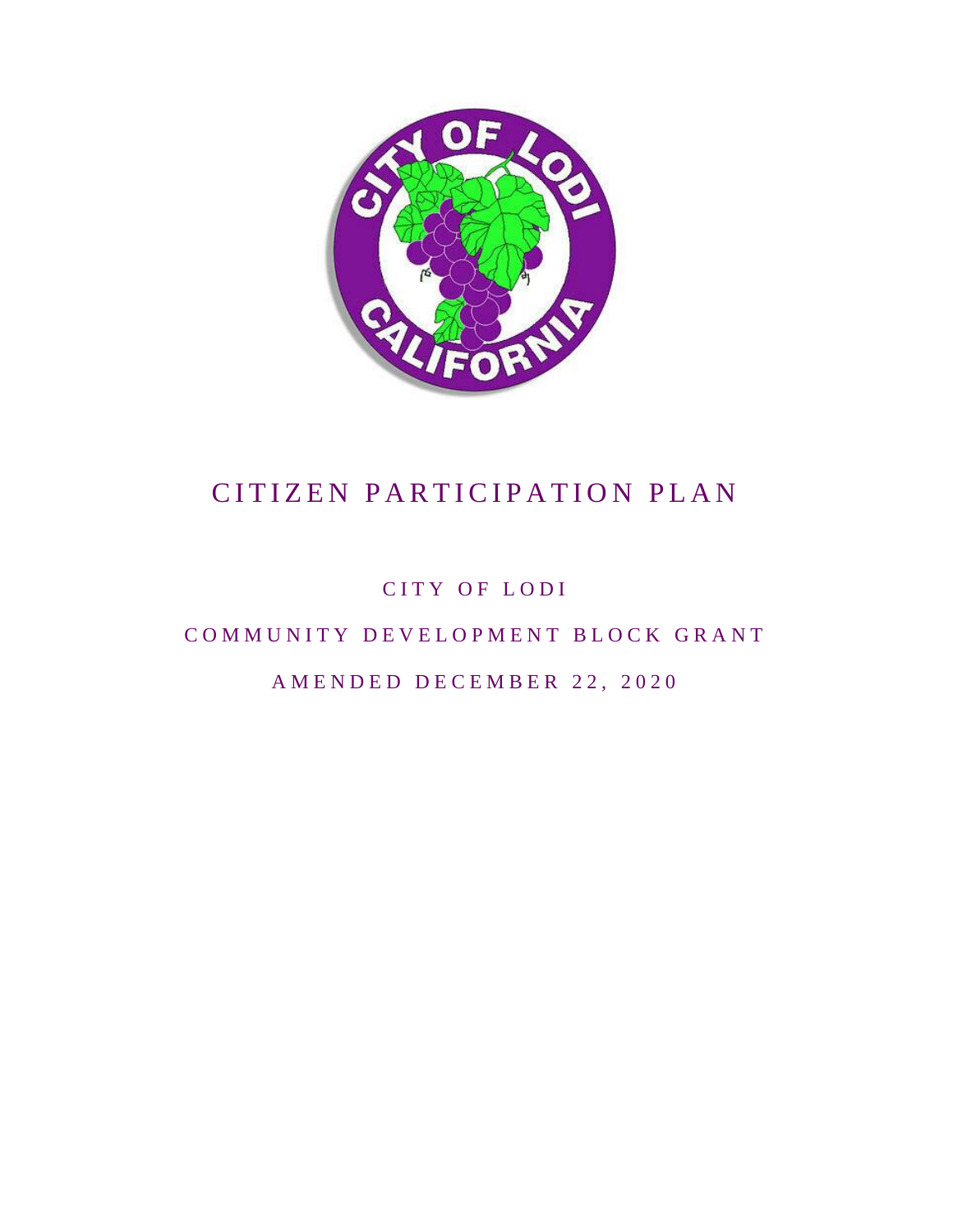# TABLE OF CONTENTS

|      | A.                        |  |  |
|------|---------------------------|--|--|
|      | B.                        |  |  |
|      | C.                        |  |  |
| II.  |                           |  |  |
|      | A.                        |  |  |
|      | <b>B.</b>                 |  |  |
|      | C.                        |  |  |
| III. |                           |  |  |
|      | A.                        |  |  |
|      | B.                        |  |  |
|      | C.                        |  |  |
| IV.  |                           |  |  |
| V.   |                           |  |  |
|      | A.                        |  |  |
|      | <b>B.</b>                 |  |  |
|      | C.                        |  |  |
| VI.  | 9<br>Technical Assistance |  |  |
| VII. |                           |  |  |
|      |                           |  |  |
| IX.  |                           |  |  |
| X.   |                           |  |  |
| XII. |                           |  |  |

 $\rm i$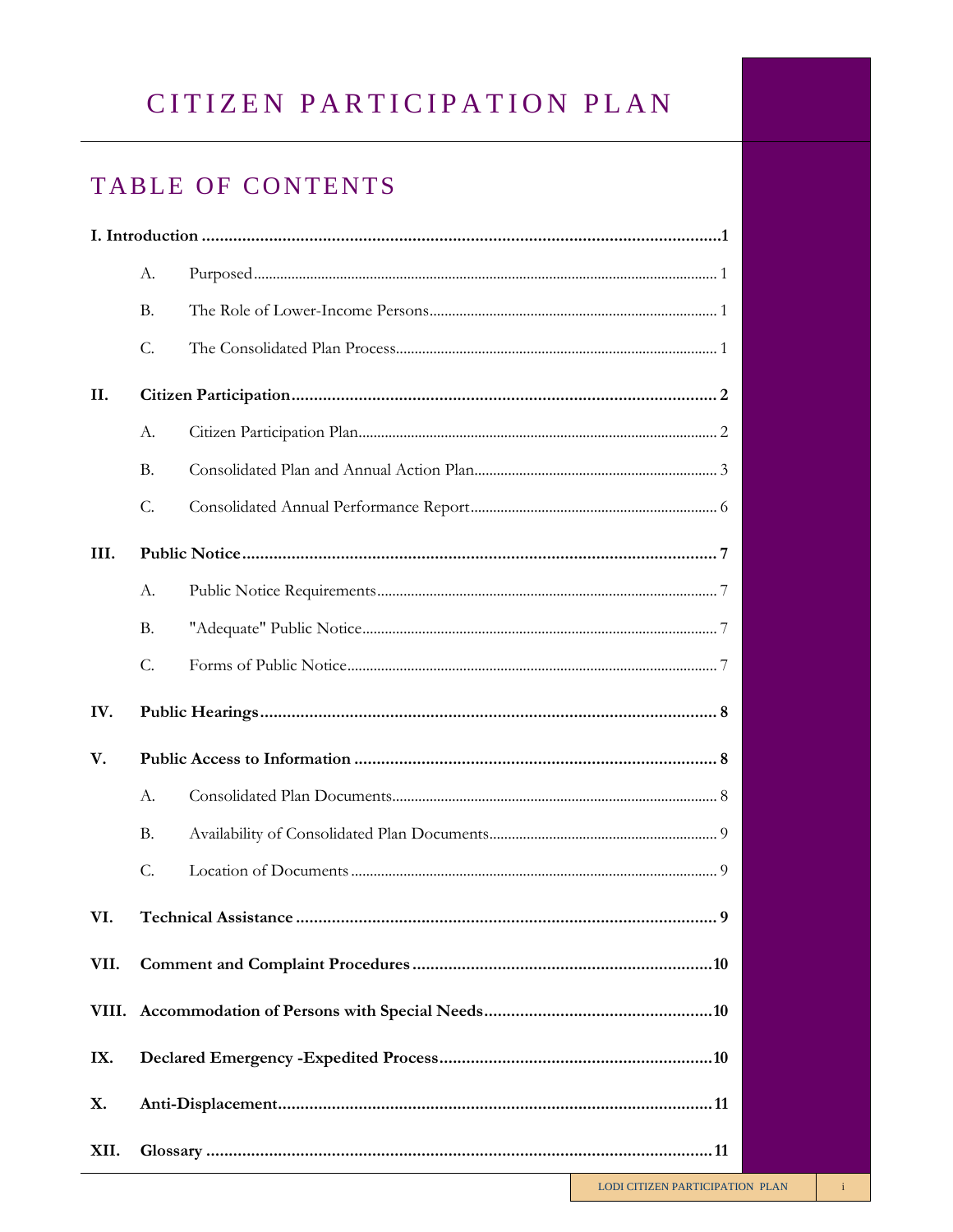### I. INTRODUCTION

The City of Lodi is required by law to have a detailed Citizen Participation Plan, which contains the City's policies and procedures for public involvement in the Consolidated Plan process and the use of Community Development Block Grant (CDBG) funds. This Citizen Participation Plan must be available to the public.

### A. PURPOSE

The law requires that the Citizen Participation Plan both provide for and encourage public participation, emphasizing involvement by low- and moderate-income persons -- especially those living in low- and moderate-income neighborhoods. The U.S. Department of Housing and Urban Development (HUD) expects the City to take whatever actions are appropriate to encourage the participation of minorities, persons who do not speak English, and persons with disabilities.

#### B. THE ROLE OF LOWER-INCOME PERSONS

The law declares that the primary purpose of the programs covered by this Citizen Participation Plan is to improve communities by providing decent housing, a suitable living environment, and growing economic opportunities, principally for low- and moderateincome persons.

Since the amount of federal CDBG funds that the City receives each year from HUD is based upon the level of both poverty and substandard housing conditions in Lodi, it is necessary that public participation genuinely involve lower-income residents who experience these conditions. Involvement by low- and moderate-income residents is encouraged at all stages of the process, including needs and activities determination and funding allocation.

### C. THE CONSOLIDATED PLAN PROCESS

The policies and procedures in this Citizen Participation Plan relate to several stages of action mentioned in law or regulation. In general, these stages or events include the following:

1. Identification of housing and community development needs.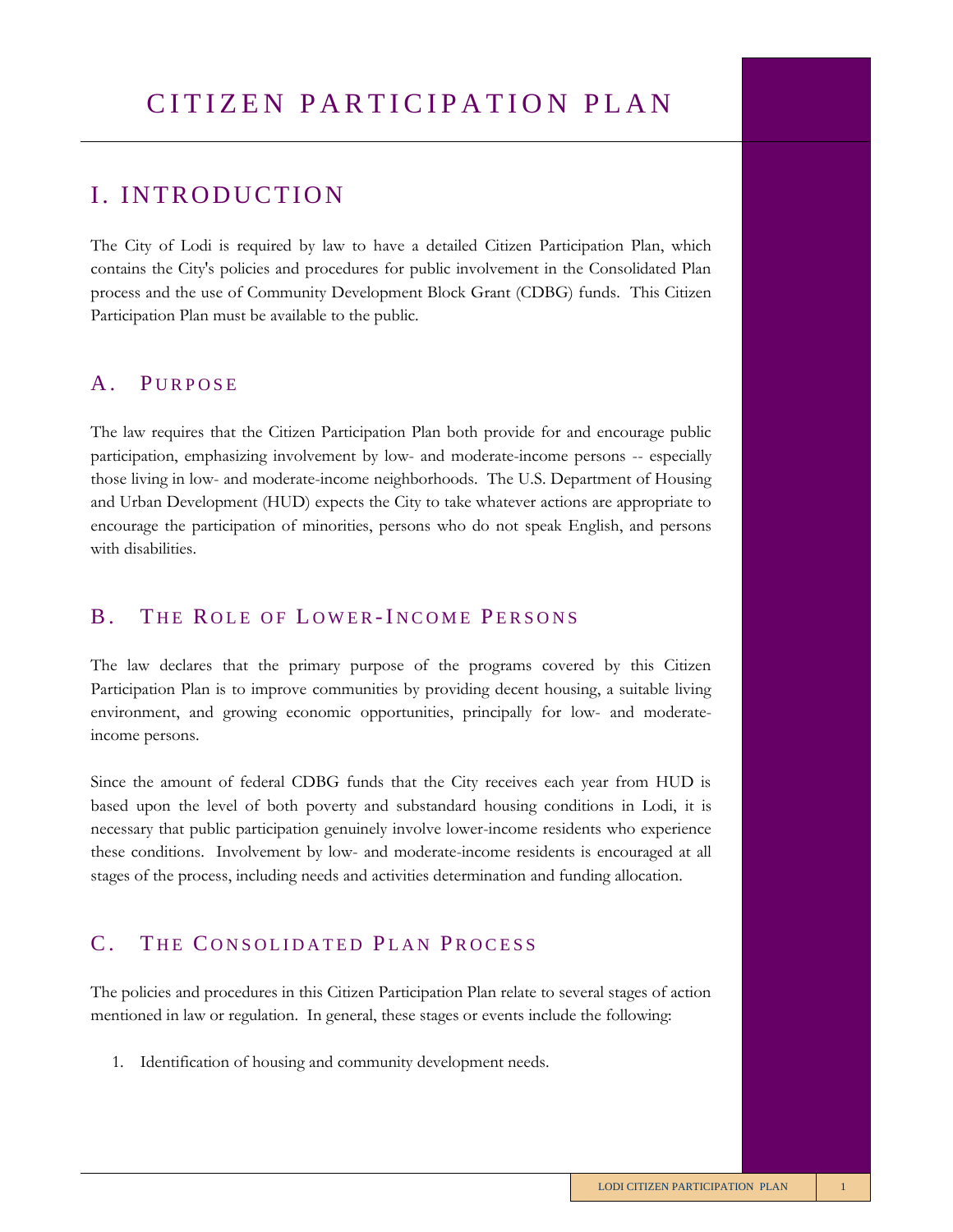- 2. Preparation of a draft use of funds for the upcoming year called the proposed Annual Action Plan. Initially and every five years thereafter, there will also be the development of a proposed new Five-Year Strategic Plan.
- 3. Formal approval by elected officials of a final Annual Action Plan and/or Five-Year Strategic Plan.
- 4. On occasion during the year, it might be necessary to change the use of the money already budgeted in an Annual Action Plan, or to change the priorities established in the Five-Year Strategic Plan. In that case a formal Substantial Amendment will be proposed, considered, and acted upon.
- 5. After a program year is complete a Consolidated Annual Performance and Evaluation Report (CAPER) must be drafted for public review and comment, and then sent to HUD.

## II. CITIZEN PARTICIPATION

### A. CITIZEN PARTICIPATION PLAN

The Citizen Participation Plan is designed to facilitate and encourage public participation in the Consolidated Plan process. In particular, the Citizen Participation Plan seeks to encourage the involvement of low- and moderate-income persons.

The law providing the funds covered by this Citizen Participation Plan calls for improved accountability of jurisdictions to the public. In that spirit and in compliance with the terms of the law, Lodi will use the following procedures for the adoption and any subsequent changes to its Citizen Participation Plan:

- Public notice in the *Lodi News-Sentinel* newspaper and on the City's website at least 14 days in advance of a 30-day public comment period;
- During a 30-day public review and comment period, the document will be available for review at the following locations:
	- − Lodi City Hall; and
	- The City's website (www.lodi.gov).

Copies of the document will be available to the public free of charge within five days of a request.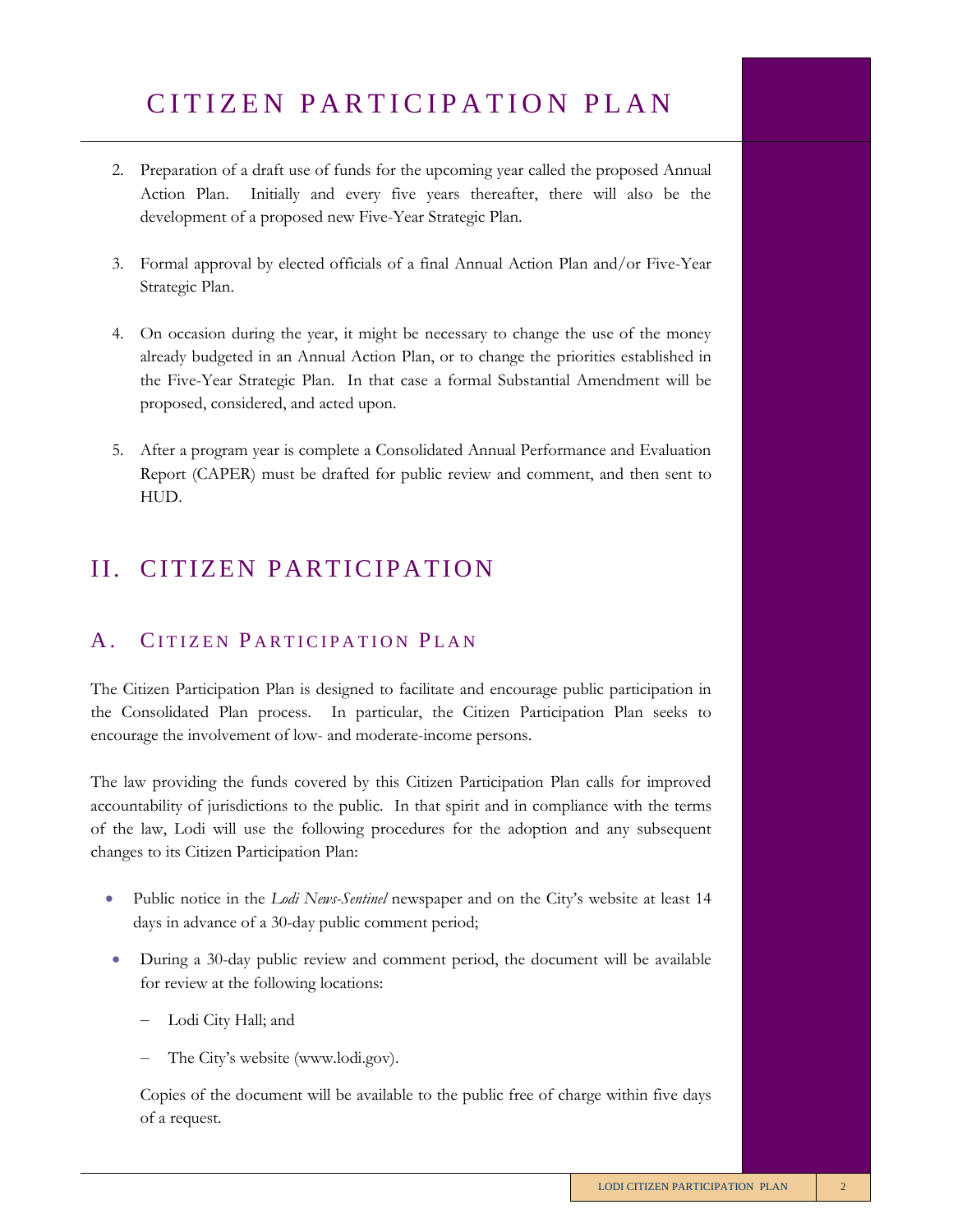- A public hearing will be held before the City Council.
- Adoption by a majority vote of the Lodi City Council.

Any change in the public participation process as outlined in this document will require an amendment to the Citizen Participation Plan. Any amendments will require the same steps as noted above: public notice, public review, a public hearing, and City Council adoption.

#### B. CONSOLIDATED PLAN AND ANNUAL ACTION PLAN

The Consolidated Plan is a five-year plan that identifies the needs of low- and moderateincome persons and areas of the City and sets forth a five-year strategy to address those needs. The Action Plan identifies the specific needs to be addressed each year based on the priorities established in the Consolidated Plan's five-year strategy. The following steps outline the opportunities for public involvement in the Consolidated Plan and Annual Action Plan:

#### **1. Preparation**

In order to identify the needs of low- and moderate-income persons and areas of the City, priorities must be set in order to decide which needs should get more attention and more resources than other needs. In order to solicit community input, which is essential to determining these needs and priorities, the City will:

- Consult with local public agencies that assist low- and moderate-income persons and areas, including City staff, State and federal agencies, neighboring local governments, and regional agencies.
- Consult with private agencies, including local non-profit service providers and advocates such as the local public housing agency, health agencies, homeless service providers, non-profit housing developers, social service agencies (including those focusing on services to children, the elderly, persons with disabilities, persons with HIV/AIDS, persons with substance abuse problems, etc.).
- Publicly notice and conduct a public meeting to solicit input on needs and priorities.

In addition, the City will issue a Notice of Funding Availability (NOFA) included as part of its public notice for the community meeting for the Annual Action Plan. The notice will identify the amount of CDBG funds available local agencies with CDBGeligible activities, if applicable. Technical assistance workshop(s) regarding the funding process will be provided to interested organizations.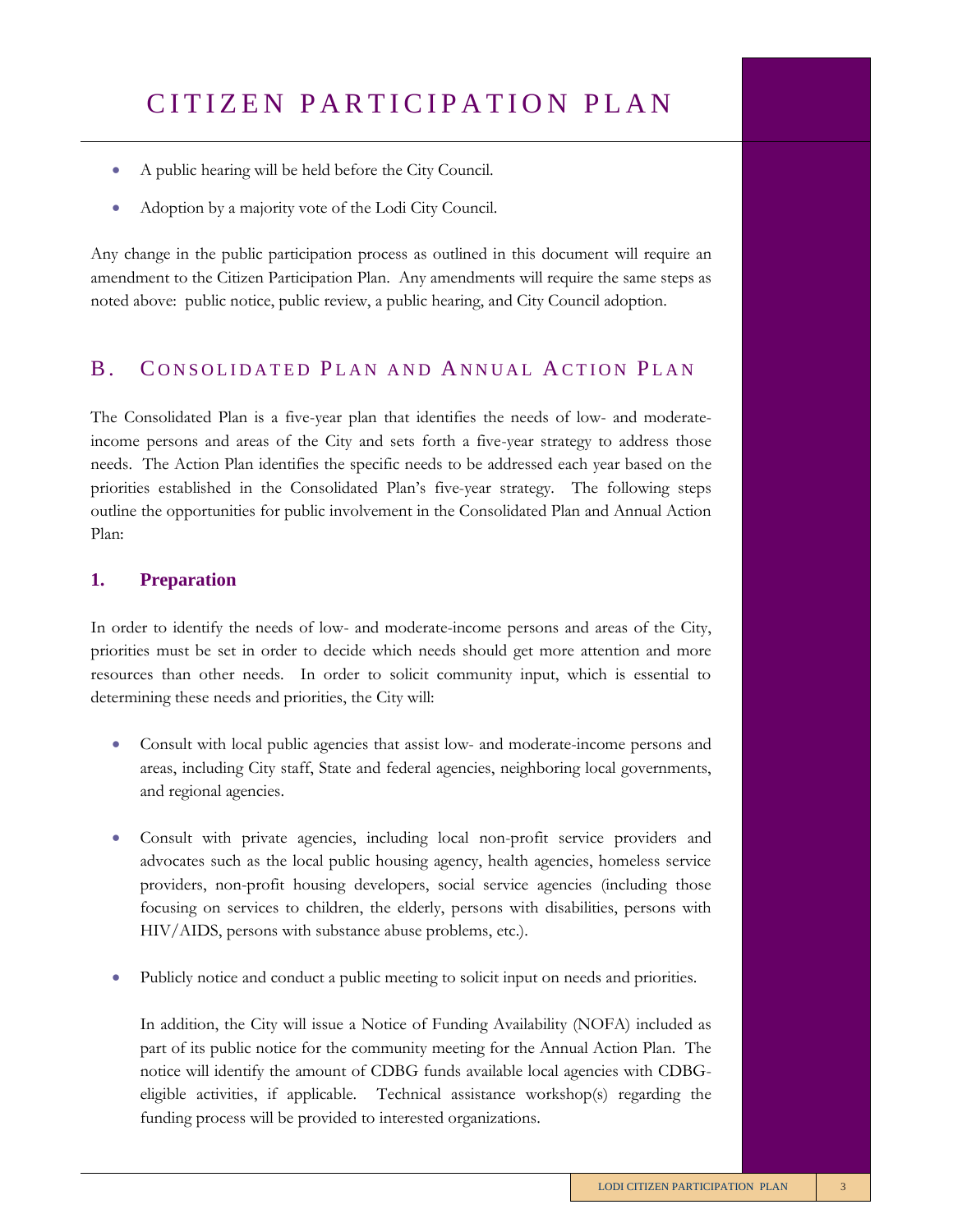- Develop an assessment of needs in Lodi as well as a strategic plan to address those needs.
- Publicly notice a 30-day review and comment period where a complete draft of the Consolidated Plan and/or Annual Action Plan will be made available to the public.
- Conduct a public hearing before the Mayor and City Council prior to adoption of the Consolidated Plan and/or Annual Action Plan.

#### **2. Adoption**

As noted above, the City will provide several opportunities for citizen involvement in the Consolidated Plan process prior to adoption. These include:

- Published notice of a public meeting in the local newspaper, the *Lodi News-Sentinel,* and on the City's website at least 14 days in advance of the meeting.
- A public meeting on needs and priorities for the Consolidated Plan/Annual Action Plan.
- A public notice announcing the 30-day review and comment period and public hearing for the Draft Consolidated Plan and/or Draft Annual Action Plan in the *Lodi News-Sentinel,* at City Hall, and on the City's website. The notice will list the locations where the document(s) will be available for review and the notice will be posted prior to the start of the comment period.
- The Draft Consolidated Plan and/or Draft Annual Action Plan will be available at the following locations in Lodi:
	- Lodi City Hall; and
	- The City's website (www.lodi.gov).

The Draft Consolidated Plan and/or Draft Annual Action Plan will be made accessible to persons with disabilities upon request. In addition, a reasonable number of free copies will be provided to citizens or groups requesting copies the document(s).

- A public hearing before the Mayor and Lodi City Council prior to adoption of the Consolidated Plan and/or Annual Action Plan.
- In preparing the Final Consolidated Plan and Annual Action Plan, careful consideration will be given to all comments and views expressed by the public,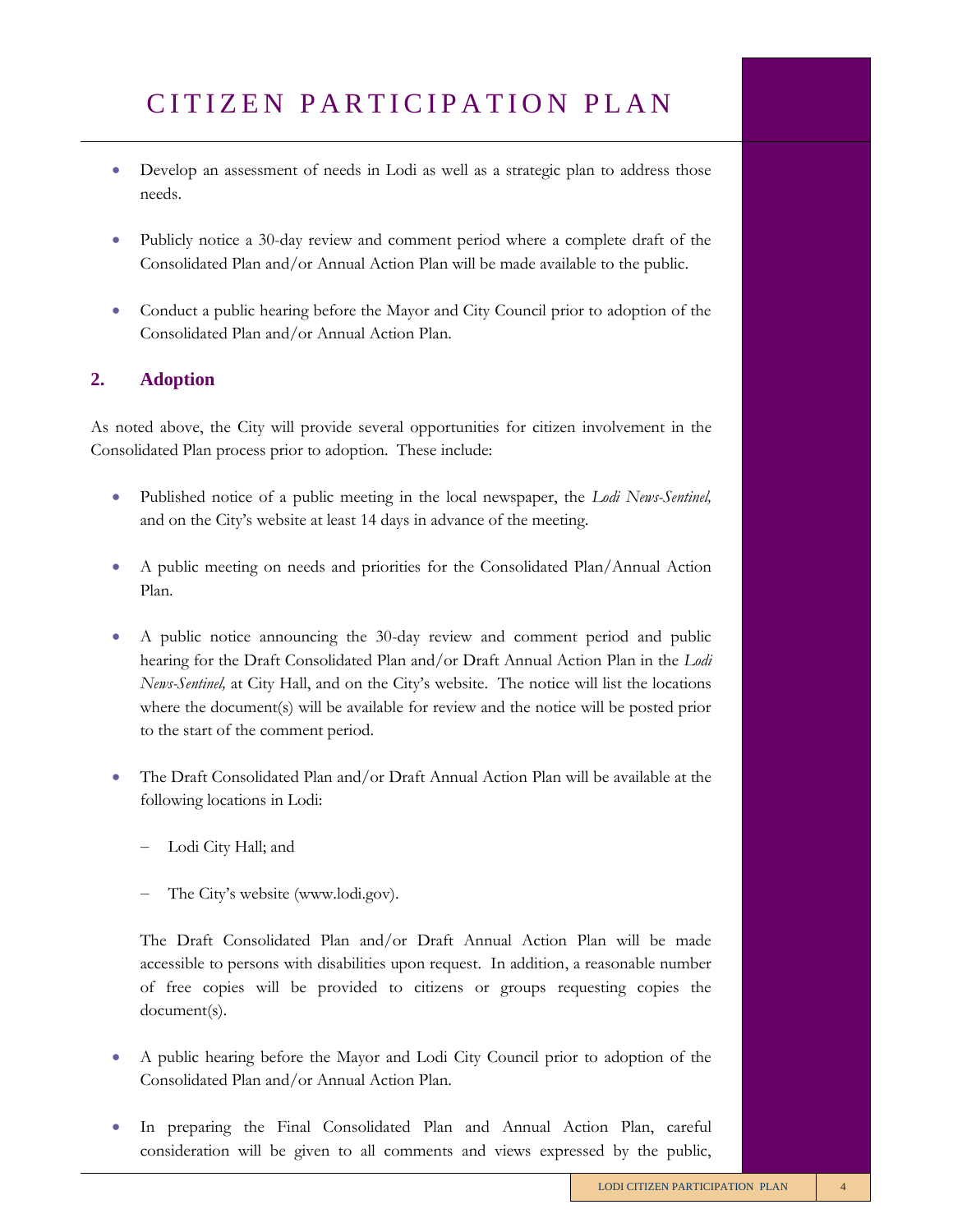whether given as verbal testimony at the public hearing or submitted in writing during the review and comment period. The final documents will have a section that presents all comments, and explains why any comments were not accepted.

• At the end of the 30-day comment period, the City Council will consider adoption of the Consolidated Plan and Annual Action Plan. The documents will be adopted by a majority vote of the Lodi City Council at a publicly noticed meeting of the Council.

#### **3. Amendments**

The Consolidated Plan or Annual Action Plan will be amended anytime there is a change in one of the priorities presented on the HUD-required Priority Table; a change in the use of money to an activity not mentioned in the final Annual Action Plan; or, a change in the purpose, location, scope, or beneficiaries of an activity (described more fully later). The public will be notified whenever there is a "substantial" amendment as defined below:

- A change in the use of CDBG funding, of more than 15 percent of the total grant amount, from one activity to another (i.e., "reprogramming" of CDBG funds).
- Funding of an activity type not described in the Annual Action Plan.
- Changing the priorities contained in the Five-Year Strategic Plan of the Consolidated Plan.
- Increasing or reducing the amount allocated to an activity by more than 25 percent, except when the activity must be dropped due to circumstances beyond the City's control (e.g., a subrecipient elects not to do an activity).
- A change in the purpose, location, scope, or beneficiaries of an activity:
	- The activity will no longer principally benefit the targeted population as identified in the Action Plan (e.g., senior citizens in certain areas, low and moderate income homeowners, residents of x neighborhood instead of y neighborhood).
	- The activity will no longer address the low and moderate income need identified in the Action Plan or the activity ceases to address the elimination of slums and blight as identified in the Action Plan.
	- The activity location of an area-benefiting activity changes so that the completed activity will principally serve beneficiaries other than those originally intended.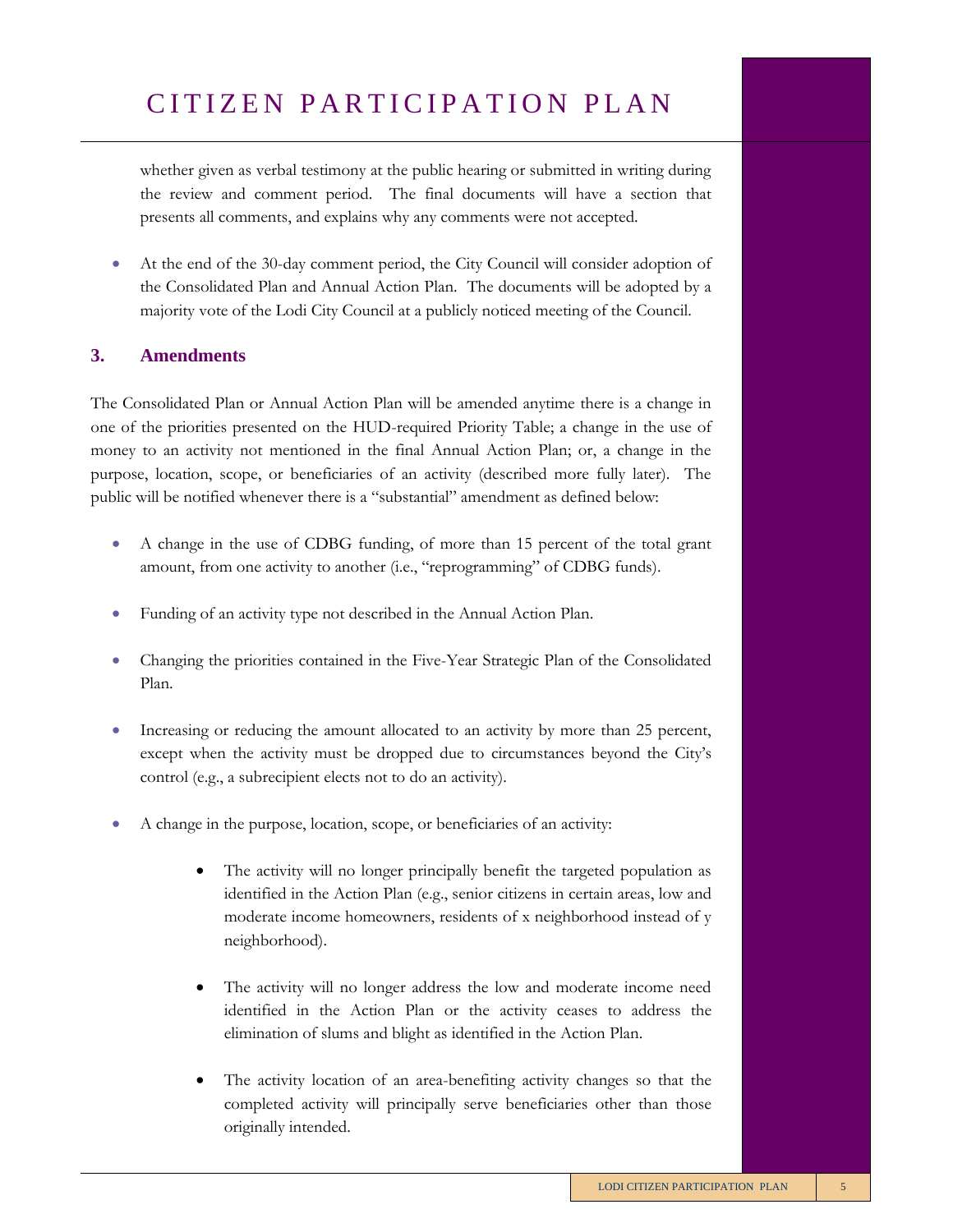• The scope of the activity has increased to the point where its completion with project funds would result in the inability to carry out another approved activity, or would necessitate reducing the scope of another activity to a point where it would not accomplish its intended purpose.

There must be reasonable notice of a proposed Substantial Amendment so that residents will have an opportunity to review it and comment on it. Notice will be made according to the procedures described earlier in this Citizen Participation Plan, with the addition of the following procedures specifically for Substantial Amendments:

- There will be 14 days advance notice of and availability of a proposed Substantial Amendment before there is a public hearing about it.
- A written description of the proposed Substantial Amendment will be made available to the public at no cost within five working days of a request. Also, copies will be available at the locations indicated in this Citizen Participation Plan under "Public Access to Information".
- There will be a public hearing regarding the proposed Substantial Amendment. This public hearing will not take place until the public has had 30 days to review the proposed Substantial Amendment.
- In preparing a Final Substantial Amendment, careful consideration will be given to all comments and views expressed by the public, whether given as verbal testimony at the public hearing or submitted in writing during the review and comment period. The Final Substantial Amendment will have a section that presents all comments, plus explanations why any comments were not accepted.

### C. CONSOLIDATED ANNUAL PERFORMANCE REPORT

Every year, the City of Lodi must submit to HUD a Consolidated Annual Performance and Evaluation Report (CAPER) within 90 days of the close of the program year. In general, the CAPER must describe how funds were actually used and the extent to which these funds were used for activities that benefited low- and moderate-income people. The following steps outline the opportunities for public involvement in the CAPER:

- Public notice will be made according to the procedures described later in this Citizen Participation Plan. The public notice will identify a 15-day public review and comment period for the CAPER.
- During the 15-day public review period, the document will be available for review at the following locations: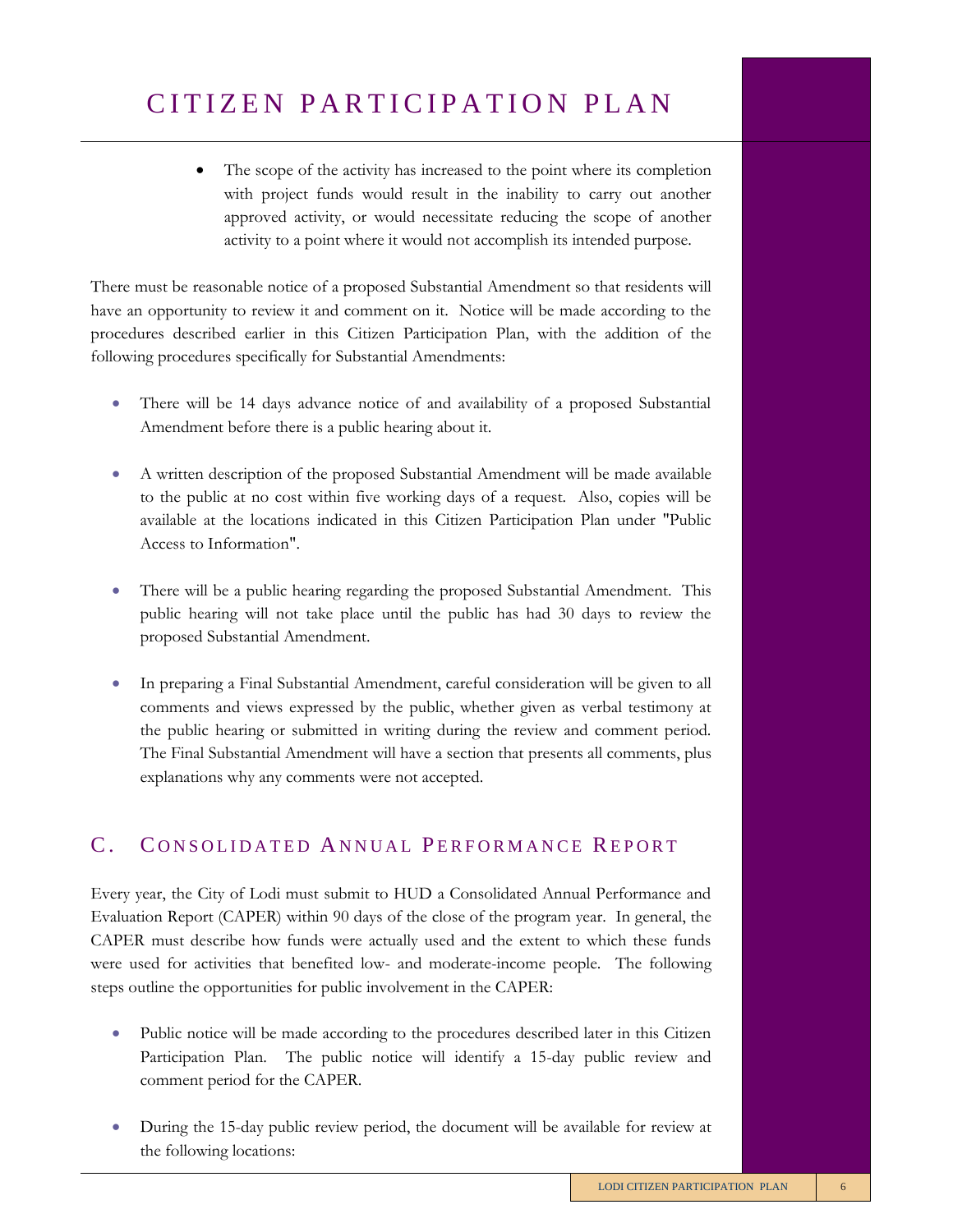- − Lodi City Hall; and
- The City's website (www.lodi.gov).
- Careful consideration will be given to all written comments submitted by the public. These comments will be addressed in the CAPER.
- The CAPER will be adopted by a majority vote of the Lodi City Council at a publicly noticed meeting.

## **III. PUBLIC NOTICE**

### A. PUBLIC NOTICE REQUIREMENTS

There shall be advanced public notice once a federally required document is available, such as the Proposed Annual Action Plan or Five-Year Consolidated Plan, any proposed Substantial Amendment to the Action Plan or Consolidated Plan, and the Consolidated Annual Performance and Evaluation Report (CAPER).

In addition, there shall be advanced public notice of all public hearings and all public meetings such as the City Council and other City committee and commission meetings relating to the funds or planning process covered by this Citizen Participation Plan.

## B. "ADEQUATE" PUBLIC NOTICE

Adequate advance notice is "timely"; it is given with enough lead-time for the public to take informed action. The amount of lead-time can vary, depending on the event. The content of notices will give residents a clear understanding of the event being announced.

### C. FORMS OF PUBLIC NOTICE

Lodi City staff will ensure adequate advance notice of all public meetings and hearings. Adequate noticing will include:

- Printing notices in the *Lodi News-Sentinel* at least 14 days prior to the public meetings and hearings.
- Posting notices at City Hall.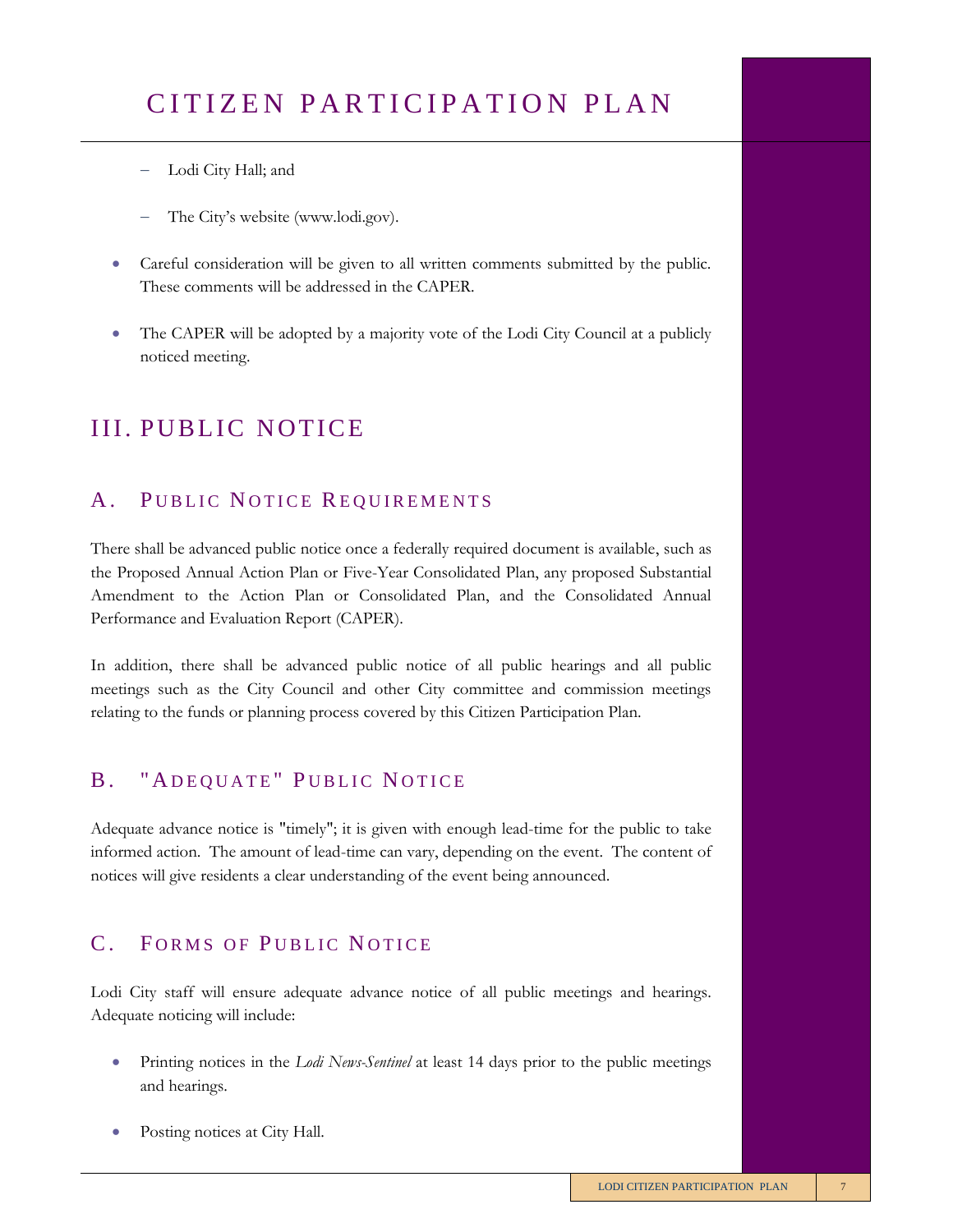• Posting notices on Lodi's website (www.lodi.gov).

## IV. PUBLIC HEARINGS

Public hearings are required by law in order to obtain the public's views, and to provide the public with the City's responses to public questions and proposals.

The law requires public hearings at all stages of the process, including at least one hearing about community needs, one public hearing to review proposed uses of funds, and one public hearing to assess how funds were spent during the previous program year.

Public hearings will be held only after there has been adequate notice as described in the Public Notice part of this Citizen Participation Plan 14 days prior to the public hearing. Public hearings will usually be held in the evening at a time convenient to most residents, especially those who might benefit from the use of funds.

Public hearings may be held at the City Council Chambers or other public facility which is accessible by public transportation and accessible to all persons. The final approval and adoption of the Annual Action Plan, Five-Year Strategic Plan, and CAPER will be conducted at City Hall. All of these locations must be accessible to people with disabilities, and provisions will be made for people with disabilities when requests are made at least five working days prior to a hearing. Translators will also be provided for people who do not speak English when requests are made at least five working days prior to a hearing.

### V. PUBLIC ACCESS TO INFORMATION

As required by law, the City of Lodi will provide the public with reasonable and timely access to information and records relating to the data or content of the Consolidated Plan, as well as the proposed, actual, and past use of funds covered by this Citizen Participation Plan. The City will also provide reasonable public access to records about any uses of these funds during the previous five years.

Also, as required by law, the City will provide the public with reasonable and timely access to local meetings relating to the proposed or actual use of funds (such as City Council meetings, Planning Commission meetings, and other City committee and commission meetings, etc.)

#### A. CONSOLIDATED PLAN DOCUMENTS

Consolidated Plan documents include the Annual Action Plans, the Five-Year Consolidated Plan, and Consolidated Annual Performance Evaluation Report (CAPER) as well as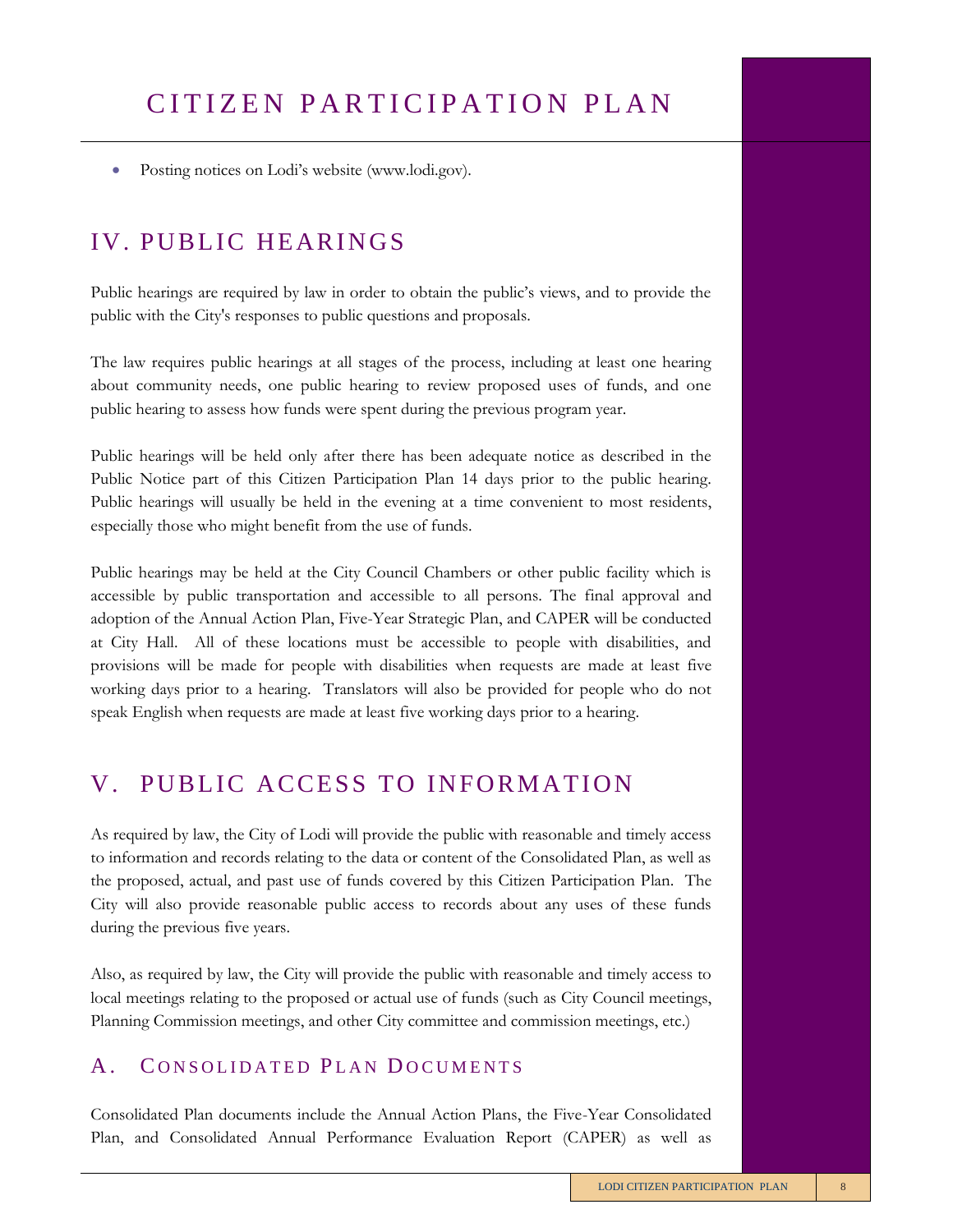substantial amendments to either the Annual Action Plan or the Five-Year Strategic Plan, Consolidated Annual Performance and Evaluation Reports, and the Citizen Participation Plan.

### B. A VAILABILITY OF CONSOLIDATED PLAN **DOCUMENTS**

In the spirit of encouraging public participation, copies of Consolidated Plan documents will be provided to the public at no cost and within one week of a request. These materials will be available in a form accessible to persons with disabilities, when requested.

### C. LOCATION OF DOCUMENTS

Consolidated Plan documents will also be available at the following locations during their respective review periods:

- City Hall -- 221 W. Pine St. -- (209) 333-6800
- The City's website, at www.lodi.gov

Copies of the final and draft versions of the documents will be available at City Hall.

## VI. TECHNICAL ASSISTANCE

City staff will work with organizations and individuals representative of low- and moderateincome people who are interested in submitting a proposal to obtain funding for an activity. All potential applicants for funding are encouraged to contact City staff for technical assistance before completing a proposal form.

Specifically, the City of Lodi will provide up to 20 hours per year of technical assistance to organizations that represent low- and moderate-income persons. This technical assistance may include:

- Publishing instructions on how to fill out forms/applications;
- Conducting workshops to explain: (1) the process for submitting proposals and (2) federal and local requirements;
- Providing comments and advice on the telephone or in meetings; and
- Reviewing and commenting on draft proposals.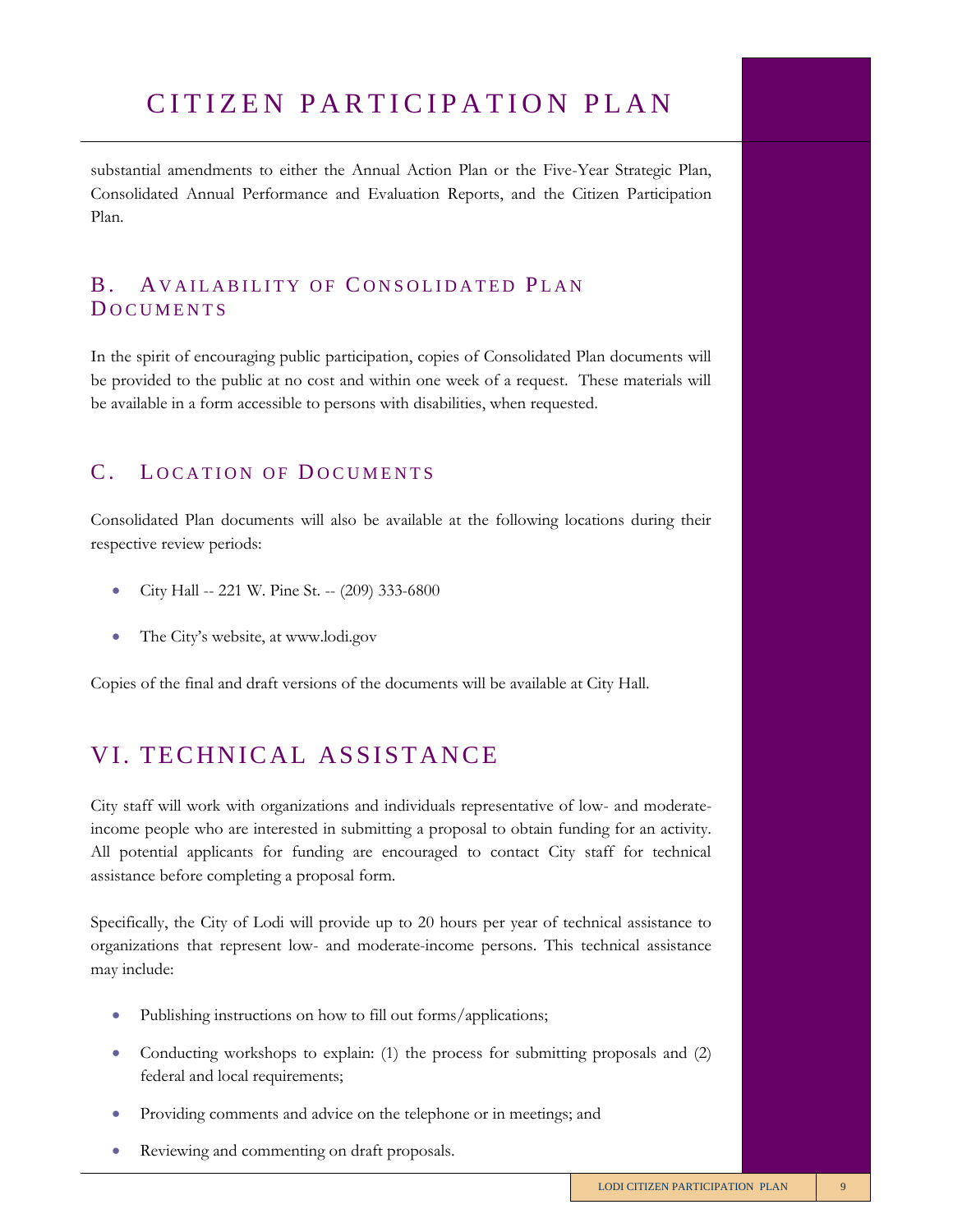The City will also provide ongoing assistance to CDBG-funded agencies as needed to help them maintain their eligibility for full funding. The City may provide additional (beyond 20 hours) technical assistance if, in the opinion of the City Manager, staff time is available.

## VII. COMMENT AND COMPLAINT **PROCEDURES**

The City of Lodi will provide a period of at least thirty (30) days to receive comments on the draft Consolidated Plan and on any substantial amendments. The 30-day period may start on the date the document is available to the public. The City must also provide public notice regarding the availability of documents and the dates of the 30-day comment period.

For performance reports, the City will provide at least fifteen (15) days to receive public comments.

The City will consider all comments received. The City will respond to all complaints, in writing, within fifteen (15) days. All comments and responses will be attached to each document.

## VIII. ACCOMMODATION OF PERSONS WITH SPECIAL NEEDS

The City complies with the Americans with Disabilities Act, and will make accommodations for persons with special needs. Public hearings may be held at the City Council Chambers or other public facility which is accessible by public transportation and accessible to all persons. The final approval and adoption of the Annual Action Plan, Five-Year Strategic Plan, and CAPER will be conducted at City Hall. All of these locations must be accessible to people with disabilities, and provisions will be made for people with disabilities when requests are made at least five working days prior to a hearing. Translators will also be provided for people who do not speak English when requests are made at least five working days prior to a hearing.

### IX. DECLARED EMERGENCY - EXPEDITED **PROCESS**

In the event of a declared city-wide, state-wide or national emergency (as proclaimed by the Mayor, Governor, or President of the United States), it may be necessary for the City to amend its Consolidated Plan or Annual Action Plan to allocate emergency grant funding to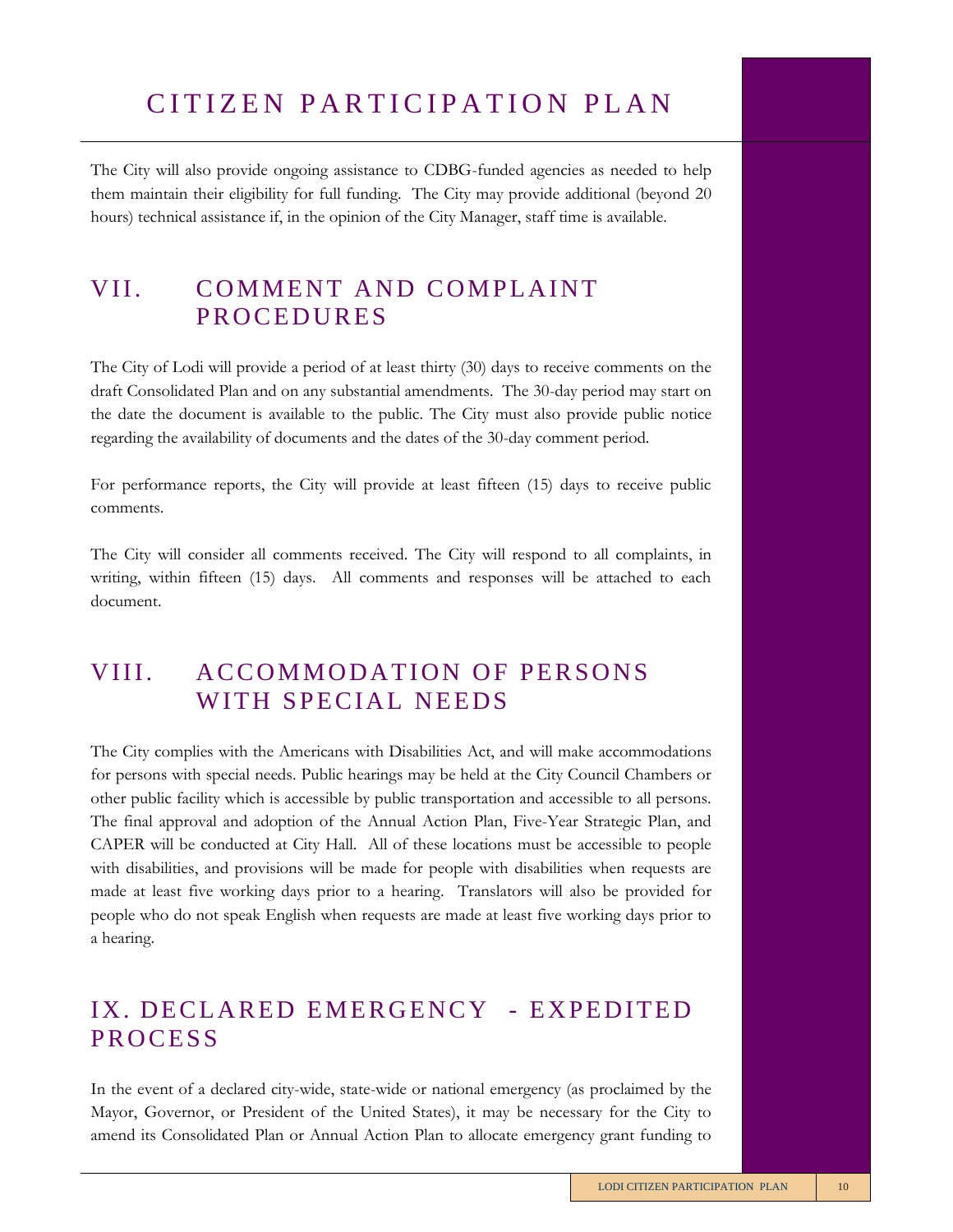provide an urgent response to emergency needs. The City may reduce its document review and comment period to no less than 5 days and would hold all public meetings or hearings virtually to provide opportunity for public comment on the amendments. The City may also reduce the noticing period for a public hearing or public document release to no less than 48 hours and would limit notice to no less than one medium, such as the City's website, social media, or newspaper, depending on what communication method is available and likely to have the broadest reach to residents. The City may also reduce the number of public hearings and public meetings, to just one public hearing in order to expeditiously move forward with funding that would provide relief to urgent community needs.

None of the above expedited process are intended to violate any local, state, or national laws that could come about during or after the emergency. In which case, the City would modify its above expedited processes to be consistent with any local, state, or national laws.

### XI. ANTI-DISPLACEMENT

If, as a result of a program activity, any residential displacement and relocation must occur, the City of Lodi ensures that it will develop an Anti-Displacement and Relocation Plan in connection with that project in accordance with federal regulations. Specifically, the City will comply with the anti-displacement and relocation requirements of the Uniform Relocation Act and the Housing and Community Development Act of 1974, as amended, and implementing regulations at 24 CFR Part 42.

## XII.GLOSSARY

**Annual Action Plan:** This document allocates one year's funding (entitlement and program income) to specific projects and activities for the CDBG program. It is submitted to HUD 45 days prior to the start of the City's fiscal year and is developed in accordance with federal regulations (24 CFR Part 91).

**Program Year:** The "program year" chosen by the City of Lodi is July 1<sup>st</sup> through June 30<sup>th</sup>, which is the same as the City's fiscal year.

**Citizen Participation Plan:** This plan is prepared to facilitate and encourage public participation and involvement in the Consolidated Plan process and the City's CDBG program, especially by low and moderate-income persons. The plan identifies the public participation requirements as identified by federal regulations (24 CFR Part 91).

**Community Development Block Grant (CDBG) Program:** This is a federal grants program administered by the U.S. Department of Housing and Urban Development (HUD).